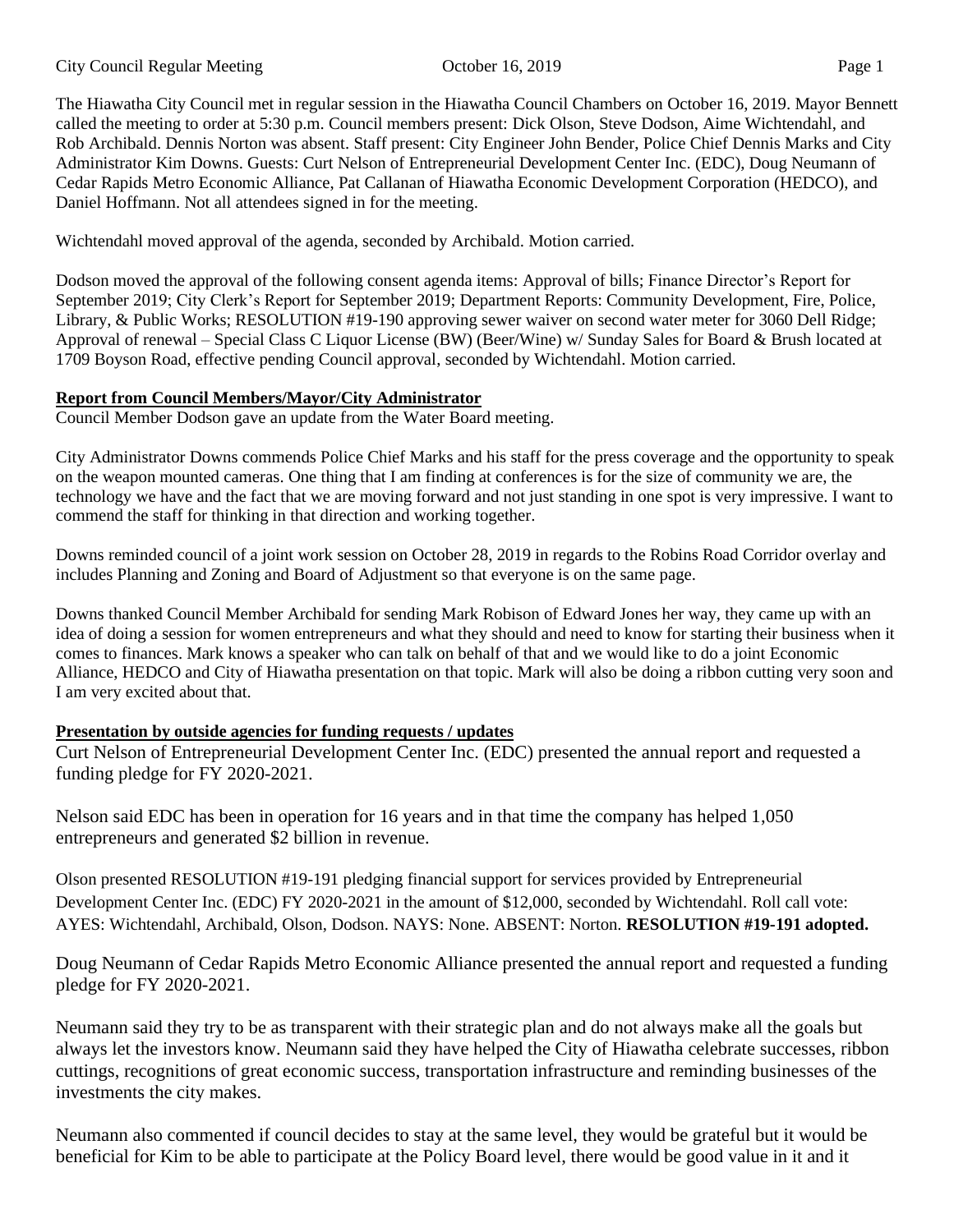would create a unique partnership. Neumann asked council for an additional payment of \$2,500.00 to allow Kim to have a seat on the Policy Board at the beginning of the new year.

City Administrator Downs commented Cedar Rapids Metro Economic Alliance has been a great partner over the years and thinks the partnership that has formed has helped Hiawatha be known and it is nice to have people know where the city is.

Archibald presented RESOLUTION #19-192 pledging financial support for services provided by Cedar Rapids Metro Economic Alliance FY 2020-2021 in the amount of \$15,000, seconded by Olson. Roll call vote: AYES: Olson, Dodson, Archibald, Wichtendahl. NAYS: None. ABSENT: Norton. **RESOLUTION #19-192 adopted.** 

Pat Callanan of Hiawatha Economic Development Corporation (HEDCO) presented an annual report and requested a funding pledge for FY 2020-2021. Callanan said HEDCO has formed eight (8) new partnerships, has done 25 business visits and attended six (6) ribbon cuttings.

Olson presented RESOLUTION #19-193 pledging financial support to Hiawatha Economic Development Corporation (HEDCO) for FY 2020-2021 in the amount of \$25,000, seconded by Archibald. Roll call vote: AYES: Archibald, Wichtendahl, Olson, Dodson. NAYS: None. ABSENT: Norton. **RESOLUTION #19-193 adopted.** 

**PUBLIC HEARING – to consider voluntary annexation application submitted by ITC Midwest, LLC** Mayor Bennett opened the public hearing to consider voluntary annexation application submitted by ITC Midwest, LLC at 6:00 P.M.

No written or public comments were received at or prior to the public hearing. Public Hearing closed at 6:01 P.M.

Dodson presented RESOLUTION #19-194 approving the voluntary annexation application submitted by ITC Midwest, LLC for property located east of Edgewood Road, west of Interstate I-380 and south of County Home Road, seconded by Wichtendahl. Roll call vote: AYES: Dodson, Archibald, Olson, Wichtendahl. NAYS: None. ABSENT: Norton. **RESOLUTION #19-194 adopted.** 

# **Consider Resolution approving the City of Hiawatha's Technology Disaster Recovery Plan**

Wichtendahl presented RESOLUTION #19-195 approving the City of Hiawatha's Technology Disaster Recovery Plan, seconded by Dodson. Roll call vote: AYES: Dodson, Archibald, Olson Wichtendahl. NAYS: None. ABSENT: Norton. **RESOLUTION #19-195 adopted.** 

# **Hotel Market Study**

Dodson commented on the wide range in cost of the proposals.

Olson noted the recommended contract with Core Distinction states they will stop the process if they don't think it will go forward. He also commented that he is excited about the project.

Olson presented RESOLUTION #19-196 awarding contract to complete the Hotel Market Study to Core Distinction in the amount of \$9,000, seconded by Dodson. Roll call vote: AYES: Archibald, Dodson, Olson, Wichtendahl. NAYS: None. ABSENT: Norton. **RESOLUTION #19-196 adopted.** 

# **2019 12th Avenue Rehabilitation Project**

Olson presented RESOLUTION #19-197 approving Partial Pay Estimate #1 for the 2019 12th Avenue Rehabilitation Project to LL Pelling Co., Inc in the amount of \$113,540.11, seconded by Archibald. Roll call vote: AYES: Olson, Wichtendahl, Dodson, Archibald. NAYS: None. ABSENT: Norton. **RESOLUTION #19-197 adopted.**